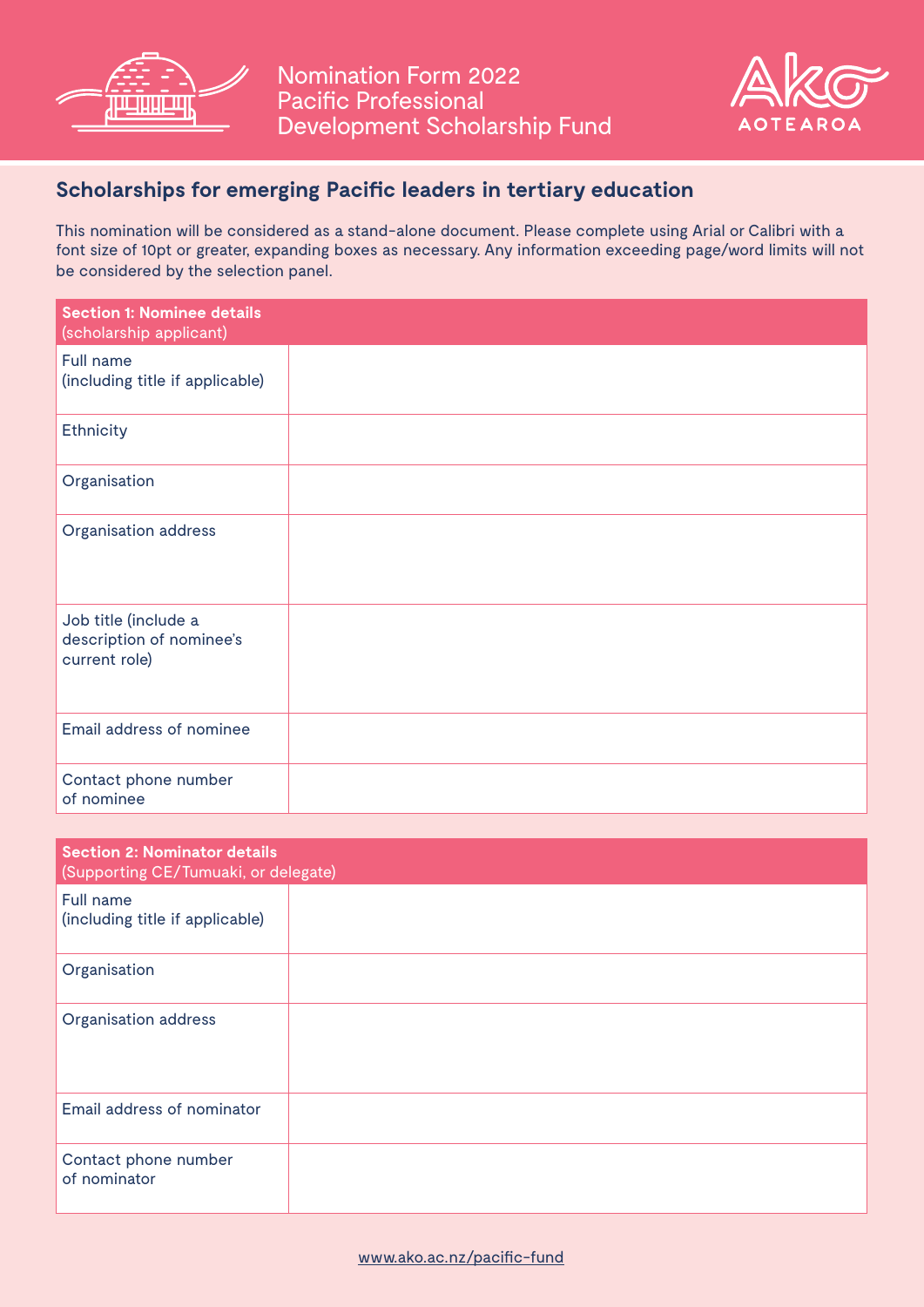## **Section 3: Proposed professional development activity**

Please summarise what professional learning and development is planned. Note that this must be outside "business as usual" activities for the nominee and the organisation (maximum 500 words)

**Section 4: Contribution to career development** (How this activity will contribute to the nominees' career development)

(Maximum 500 words)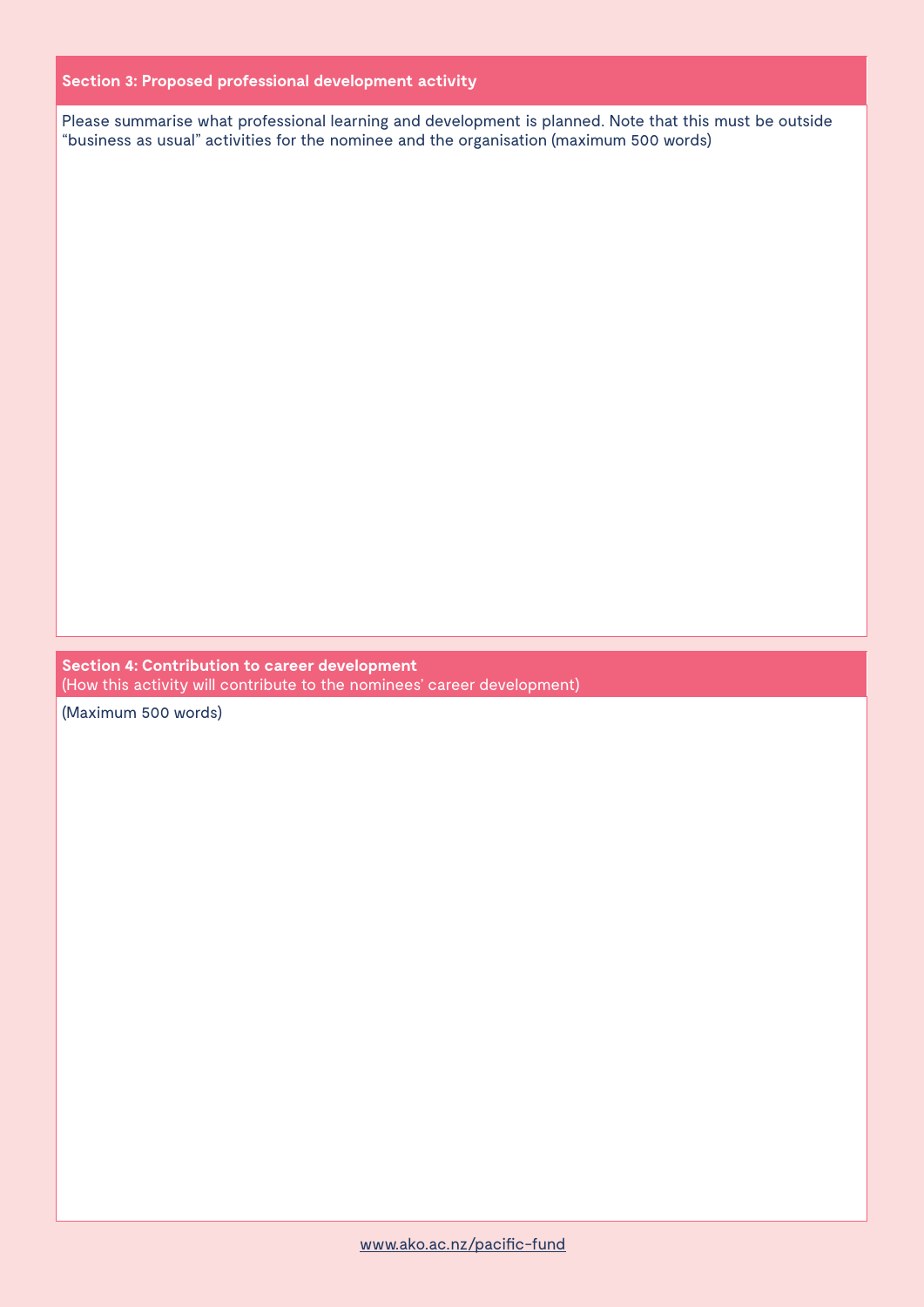## **Section 5: Timeframe**

The activities described under the scholarship are expected to take place in the following calendar year, for a maximum of one year. Please provide expected completion dates in the white box.

### **Section 6: Budget**

For the planned professional development (Ako Aotearoa normally contributes between \$2,000 to \$5,000 towards costs through this fund).

Please describe the full costs of the planned professional development and specify the amount of funding requested from Ako Aotearoa. Please also describe the "cash or in kind" contribution of the participating organisation/s separately. This should be equal in value to the funding requested.

| <b>Programme costs</b>                                      | Detail as necessary | \$ |
|-------------------------------------------------------------|---------------------|----|
| Release time costs (if applicable)                          |                     | \$ |
| <b>Travel</b>                                               |                     | \$ |
| Other, please specify                                       |                     | \$ |
| Requested Ako Aotearoa contribution                         |                     | \$ |
| Proposed organisational contribution<br>("cash or in kind") |                     | \$ |
| <b>TOTAL BUDGET</b>                                         |                     | \$ |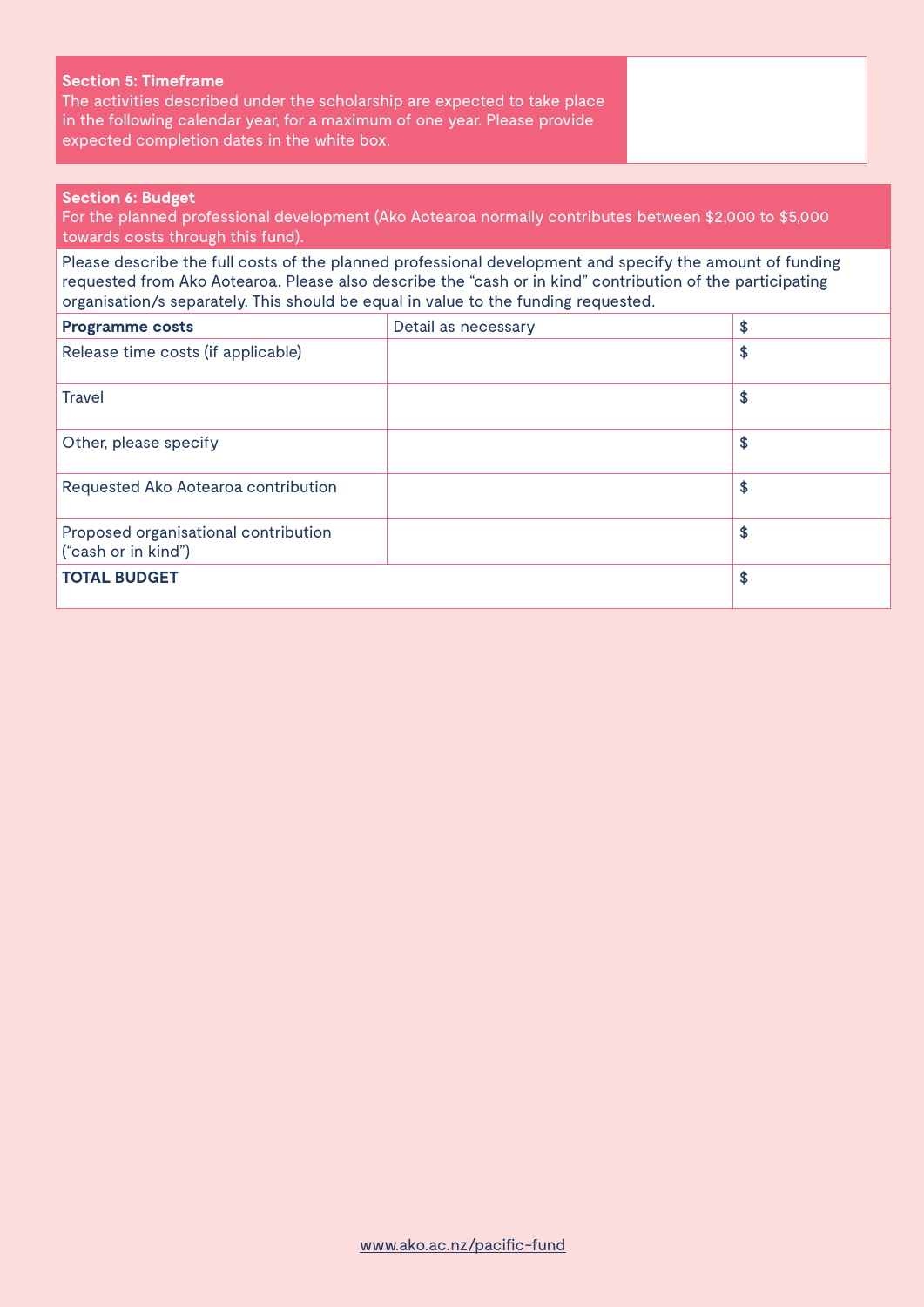Please provide a one page c.v.